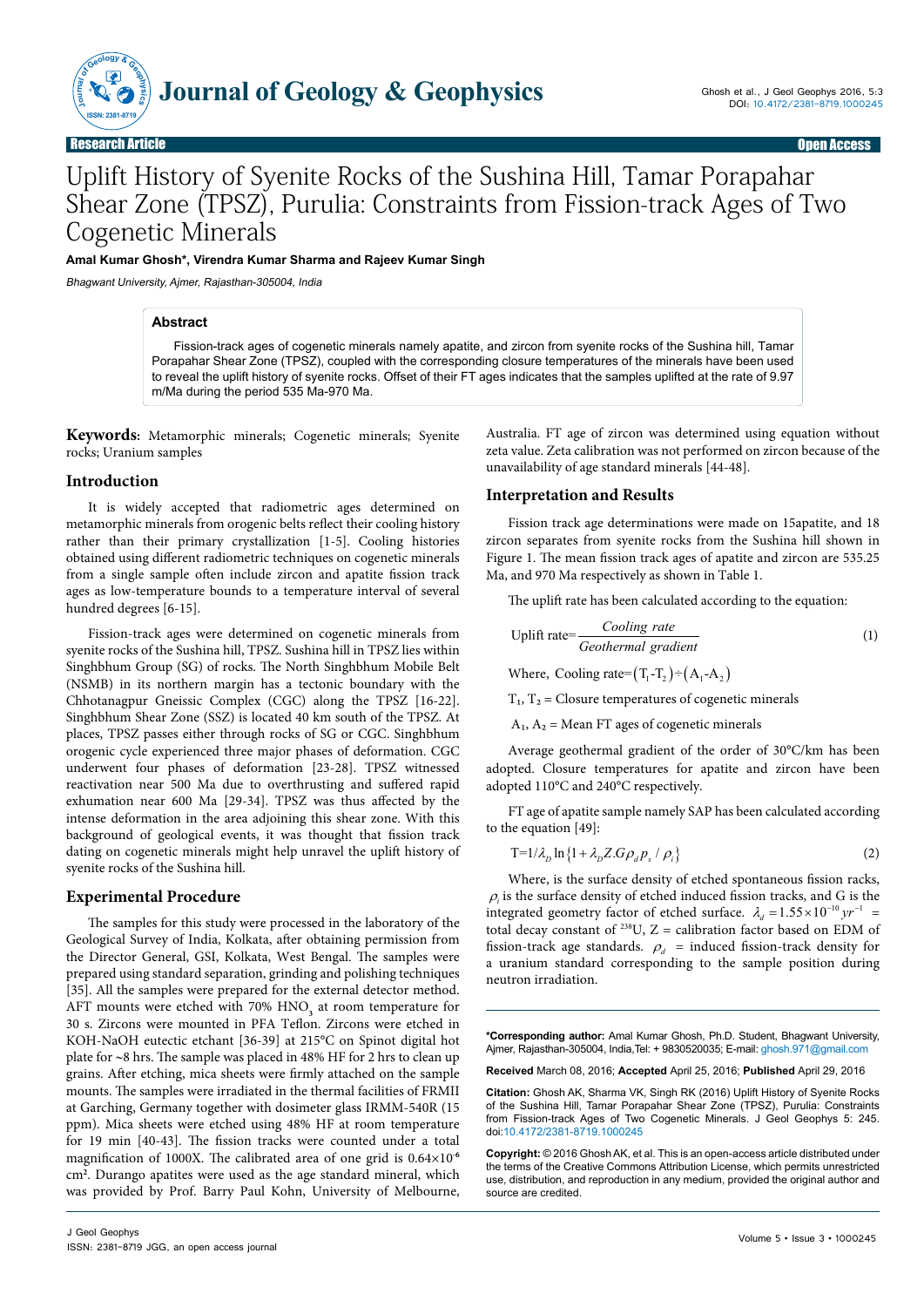Page 2 of 4



| Sample<br>name | Rock type and<br>Mineral | $\times 10^6$ | N    | $P \times 10^6$ | Ns  | $P\times 10^6$ | N.  | P{×}2(%) | U(ppm) | Mean age $± 16$ (Ma) | No. of<br>grain |
|----------------|--------------------------|---------------|------|-----------------|-----|----------------|-----|----------|--------|----------------------|-----------------|
| <b>SAP</b>     | Syenite, Apatite         | .925          | 1232 | 325.(           | 156 | 0.146          | 70  | 0.33     | 0.68   | $535.25 \pm 14.52$   | 15              |
| <b>SZR</b>     | Syenite, Zircon          | 1.82          | 1168 | 17.66           | 452 | . 773          | 244 | 15.39    | 41.65  | 970<br>± 7.94        | 18              |

**Table 1:** Results of AFT analyses : ages calculated using dosimeter glass IRMM-540R with 15 ppm U, zeta = 250, irradiated at FRMII, calibrated by traditional zeta approach and external detector method for apatite sample SAP, N=Number of grains,  $\rho$  – track densities given in 10º tr cm²,  $\rho_{_\text{d}}$  – dosimeter track density, N $_\text{d}$  – number of tracks counted on dosimeter, ρ<sub>s</sub>(ρ<sub>i</sub>) – spontaneous (induced) track densities, N<sub>s</sub>(N<sub>i</sub>) – number of counted spontaneous (induced) tracks, P(²א) – probability for obtaining ²<sub>N</sub> value for n degrees of freedom, where n=no. of grain – 1, Neutron flux(Φ) for zircon sample SZR = 1.75×10^15 neutron/cm².

| Region               | e temperatures !                      | Span (Ma)<br>Time | Cooling rate (°C/Ma) | (m/Ma<br>Joliff<br>: rate |  |
|----------------------|---------------------------------------|-------------------|----------------------|---------------------------|--|
| Sushina hill in TPSZ | 110°C for apatite<br>240°C for zircon | 535-970           | 0.299                | 9.97                      |  |

**Table 2:** Cooling and uplift rate of the Sushina hill.

FT age of zircon sample namely SZR has been calculated according to the equation without zeta value [50]:

$$
T = 1 / \lambda_d \ln \left( 1 + 9.25 \times 10^{-18} p_s / \rho_i \Phi \right) \text{years}
$$
 (3)

Where, 
$$
\Phi
$$
 = Neutron flux

The large age errors, e.g. 14.52% are found in sample SAP. As already known, low Uranium samples present a problem because of low induced track densities  $[51-55]$ . The P  $(X^2)$  test was performed to measure the uranium variation in the samples. A value of  $P(X^2)$  larger than 5% means that the grains are assumed to be a single age. Sample SAP failed the  $X^2$  test, which may indicate bimodal distributions for the sample.

By applying apatite fission track analysis, the possible uplift rate of the Sushina hill was attempted to be revealed, which could be reflected by an offset age of two cogenetic minerals (Table 2).

## **Conclusion**

The largest age error (14.52%) occurs in sample SAP. This high error is most likely due to a very low uranium concentration (0.68 ppm). As already known, low uranium samples place limits on how robust the ages could be. In low uranium samples, an exact match between the areas counted in the grains and the mica is often hard to achieve. An adjustment by eye is difficult and subjective because the outline of the induced tracks on the mica does not reflect the shape of the analyzed grain. In this study, closure temperatures for apatite and zircon have been adopted 110°C and 240°C respectively. In reality, the closure temperature concept cannot be straight forward applied.

For determining zircon FT age, zeta calibration was not performed. It places limit on precise calculation of FT age. Syenite rocks of the Sushina hill in TPSZ uplifted at the rate of 9.97 m/Ma in the range from 535 Ma-970 Ma.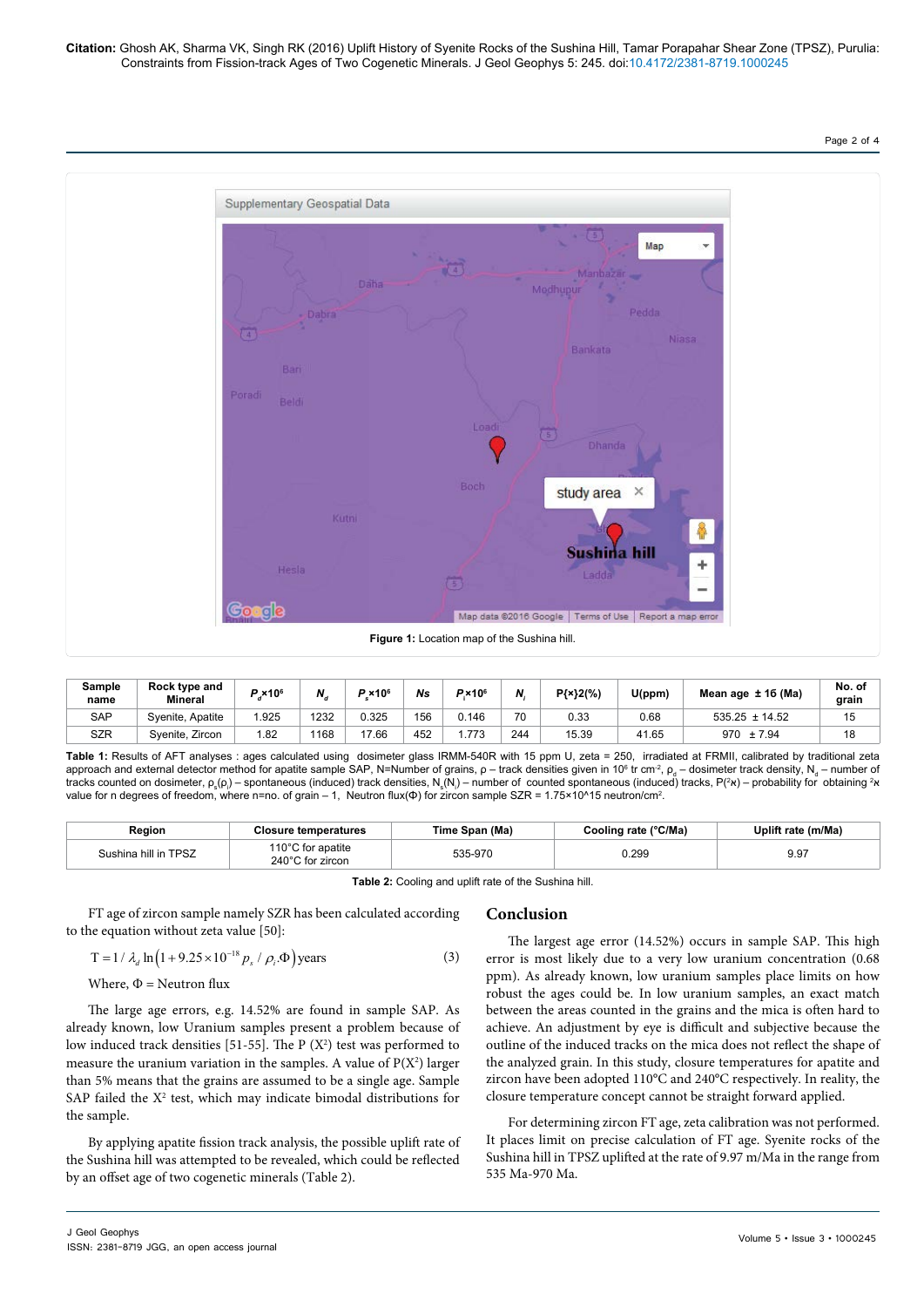#### **Acknowledgement**

I thank Prof. Barry Paul Kohn, "University of Melbourne", Australia for his overall support and advice throughout my time as a Ph.D. student. He also sent me age standard minerals (Durango apatite) for zeta calibration, free of charge. Without his contribution, my work would have never been possible.

I thank Prof. Richard Ketcham "University of Texas", U.S.A., who kindly reviewed my AFT models and provided valuable guidance for the improvement of the models.

I am highly indebted to the Director General of Geological Survey of India, 27, J.L. Nehru Road, Kolkata – 700 016, for his kind permission to perform my work in the laboratory of G.S.I, Kolkata.

I thank Mr. Partha Nag, Officer-in-Charge, WBMTDC, Purulia for his dedicated help with the field work.

I thank Mr. T. Ray Barman, Ex-Scientist, G.S.I, Kolkata, for his constructive advice.

Many thanks are due to the entire family of G.S.I., Kolkata, for their help and encouragement.

I thank the entire team of FRMII, Garching, Germany for providing me with use of the irradiation facility, free of charge.

#### **References**

- 1. Acharya A, Basu SK, Bhaduri [SK, Chaudhury](http://www.geosocindia.org/index.php/jgsi/article/view/81715) BK, Ray S, et al. (2006) Proterozoic Rock Suites along South Purulia Shear [Zone, Eastern](http://www.geosocindia.org/index.php/jgsi/article/view/81715) India; Evidence for Rift-Related [Setting. Geological](http://www.geosocindia.org/index.php/jgsi/article/view/81715) Society of India 68: 1069-1086.
- 2. Basu [SK \(1993\) Alkaline-Carbonatite](https://www.researchgate.net/publication/285690852_Alkaline-carbonatite_complex_in_Precambrian_of_South_Purulia_Shear_Zone_eastern_India_its_characteristics_and_mineral_potentialities) Complex in Precambrian of South Purulia Shear Zone, Eastern India; Its [Characteristics](https://www.researchgate.net/publication/285690852_Alkaline-carbonatite_complex_in_Precambrian_of_South_Purulia_Shear_Zone_eastern_India_its_characteristics_and_mineral_potentialities) and Minerals Potentialities. Indian Minerals [47: 179-194.](https://www.researchgate.net/publication/285690852_Alkaline-carbonatite_complex_in_Precambrian_of_South_Purulia_Shear_Zone_eastern_India_its_characteristics_and_mineral_potentialities)
- 3. Belton DX, Brown RW, Gleadow AJW, Kohn [BP \(2002\) Fission](http://rimg.geoscienceworld.org/content/48/1/579) Track Dating of Phosphate minerals and the [Thermochronology](http://rimg.geoscienceworld.org/content/48/1/579) of Apatite 16: 579-630.
- 4. Brown R, Gallagher K, Johnson [C \(1998\) Fission](http://www.annualreviews.org/doi/abs/10.1146/annurev.earth.26.1.519) Track Analysis and its Applications to Geological [Problems. Annual](http://www.annualreviews.org/doi/abs/10.1146/annurev.earth.26.1.519) Review Earth Planet Science 26: [519-572.](http://www.annualreviews.org/doi/abs/10.1146/annurev.earth.26.1.519)
- 5. Carter A, Clift PD, Dorr N, Gee DG, Liskar F, et [al. \(2012\) Late](http://www.sciencedirect.com/science/article/pii/S0040195111004136) Mesozoic Cenozoic exhumation history of northern Svalbard and its regional [significance](http://www.sciencedirect.com/science/article/pii/S0040195111004136); constraints from apatite fission track [analysis. Tectonophysics](http://www.sciencedirect.com/science/article/pii/S0040195111004136) 514-517.
- 6. Dodge FCW, Ross [DC \(1971\) Coexisting](http://www.jstor.org/stable/30079725?seq=1#page_scan_tab_contents) hornblendes and biotites from granite rocks near the San Andreas [fault, California. Journal](http://www.jstor.org/stable/30079725?seq=1#page_scan_tab_contents) of Geology 79: 158-172.
- 7. Fayon A, Peacock SM, Stump E, Reynolds [SJ \(2000\) Fission](https://www.researchgate.net/publication/253775992_Fission_track_analysis_of_the_footwall_of_the_Catalina_detachment_fault_Arizona_Tectonic_denudation_magmatism_and_erosion) track analysis of the footwall of the Catalina detachment [fault, Arizona: Tectonic](https://www.researchgate.net/publication/253775992_Fission_track_analysis_of_the_footwall_of_the_Catalina_detachment_fault_Arizona_Tectonic_denudation_magmatism_and_erosion) denudation, magmatism, and erosion. J Geophys Res [105: 11047-11062.](https://www.researchgate.net/publication/253775992_Fission_track_analysis_of_the_footwall_of_the_Catalina_detachment_fault_Arizona_Tectonic_denudation_magmatism_and_erosion)
- 8. Feinstein S, Kohn BP, Eyal M (1989) [Significance](http://link.springer.com/chapter/10.1007%2F978-1-4612-3492-0_12) of combined vitrinite reflectance and fission-track studies in evaluating thermal history of [sedimentary](http://link.springer.com/chapter/10.1007%2F978-1-4612-3492-0_12) basins: an example from southern Israel. In: Naeser [ND, McCulloh](http://link.springer.com/chapter/10.1007%2F978-1-4612-3492-0_12) TH (eds.) Thermal History of Sedimentary Basins: Methods and Case [Histories. Springer-](http://link.springer.com/chapter/10.1007%2F978-1-4612-3492-0_12)[Verlag, B](http://link.springer.com/chapter/10.1007%2F978-1-4612-3492-0_12)erlin pp: 197-216.
- 9. Fitzgerald [PG \(1994\) Thermochronological](http://onlinelibrary.wiley.com/doi/10.1029/94TC00595/abstract) constraints on the post-Paleozoic tectonic evolution of the central Transantarctic [Mountains, Antarctica. Tectonics](http://onlinelibrary.wiley.com/doi/10.1029/94TC00595/abstract) [13: 818-836.](http://onlinelibrary.wiley.com/doi/10.1029/94TC00595/abstract)
- 10. Fitzgerald P, Gleadow [AJW \(1990\) New](http://www.sciencedirect.com/science/article/pii/1359018990900575) approaches in fission track [geochronology](http://www.sciencedirect.com/science/article/pii/1359018990900575) as a tectonic tool: Examples from the Transantarctic Mountains. Nucl Tracks Radiat Meas [17: 351-357.](http://www.sciencedirect.com/science/article/pii/1359018990900575)
- 11. Fitzgerald PG, Sandiford M, Barrett PJ, Gleadow [AJW \(1986\) Asymmetric](http://www.sciencedirect.com/science/article/pii/0012821X86901019) extension in the Transantarctic Mountains and Ross [Embayment. Earth](http://www.sciencedirect.com/science/article/pii/0012821X86901019) Planet Sci Lett [86: 67-78.](http://www.sciencedirect.com/science/article/pii/0012821X86901019)
- 12. Fitzgerald PG, Fryxel JE, Wernicke [BP \(1991\) Miocene](http://geology.gsapubs.org/content/19/10/1013.abstract) crustal extension and uplift in southeastern [Nevada: Constraints](http://geology.gsapubs.org/content/19/10/1013.abstract) from fission track analysis. Geology [19: 1013-1016.](http://geology.gsapubs.org/content/19/10/1013.abstract)
- 13. Fitzgerald [PG, Reynolds](http://www.sciencedirect.com/science/article/pii/135901899390196G) SJ, Stump E, Foster DA, Gleadow AJW (1993) [Thermochronologic](http://www.sciencedirect.com/science/article/pii/135901899390196G) evidence for timing of denudation and rate of crustal extension of the South Mountain [metamorphic](http://www.sciencedirect.com/science/article/pii/135901899390196G) core complex and Sierra [Estrella, Arizona. Nucl](http://www.sciencedirect.com/science/article/pii/135901899390196G) Tracks 21: 555-563.
- 14. Fitzgerald PG, Sorkhabi RB, Redfield TF, Stump [E \(1995\) Uplift](http://onlinelibrary.wiley.com/doi/10.1029/95JB02150/abstract) and denudation of the central Alaska [Range: a](http://onlinelibrary.wiley.com/doi/10.1029/95JB02150/abstract) case study in the use of apatite fission track [thermochronology](http://onlinelibrary.wiley.com/doi/10.1029/95JB02150/abstract) to determine absolute uplift parameters. J Geophys Res [100: 20175-20191.](http://onlinelibrary.wiley.com/doi/10.1029/95JB02150/abstract)
- 15. Fitzgerald PG, Munoz JA, Coney PJ, Baldwin [SL \(1999\) Asymmetric](http://www.sciencedirect.com/science/article/pii/S0012821X99002253) exhumation across the Pyrenean [orogen: implications](http://www.sciencedirect.com/science/article/pii/S0012821X99002253) for the tectonic evolution of a collisional orogen. Earth Planet Sci Lett [173: 157-170.](http://www.sciencedirect.com/science/article/pii/S0012821X99002253)
- 16. Fleischer RL, Hart HR (1972) Fission track dating: Techniques and problems. In: Bishop WW, Miller DA, Cole S (eds.) Calibration of hominid evolution. Scottish Academic Press, Edinburgh pp: 135-170.
- 17. Fleischer RL, Price [PB \(1964\) Techniques](http://www.sciencedirect.com/science/article/pii/0016703764900171) for geological dating of minerals by chemical etching of fission fragment [tracks. Geochim](http://www.sciencedirect.com/science/article/pii/0016703764900171) Cosmochim Acta 28: [1705-1715.](http://www.sciencedirect.com/science/article/pii/0016703764900171)
- 18. Fleischer RL, Price PB, Symes EM (1964) On the origin of anomalous etch figures in minerals. Am Mineral 49: 794-800.
- 19. Fleischer RL, Price PB, Walker RM (1965a) Effects of [temperature, pressure](http://onlinelibrary.wiley.com/doi/10.1029/JZ070i006p01497/full) and [ionization](http://onlinelibrary.wiley.com/doi/10.1029/JZ070i006p01497/full) of the formation and stability of fission tracks in minerals and glasses. J Geophys Res [70: 1497-1502.](http://onlinelibrary.wiley.com/doi/10.1029/JZ070i006p01497/full)
- 20. Fleischer RL, Price PB, Walker [RM \(1965b\) The](http://scitation.aip.org/content/aip/journal/jap/36/11/10.1063/1.1703059) ion explosion spike mechanism for formation of charged particle tracks in solids. J Appl Phys [36: 3645-3652.](http://scitation.aip.org/content/aip/journal/jap/36/11/10.1063/1.1703059)
- 21. Fleischer RL, Price PB, Walker RM (1975) Nuclear Tracks in Solids. University of California Press, Berkeley.
- 22. Fletcher JM, Kohn BP, Foster DA, Gleadow [AJW \(2000\) Heterogeneous](http://geology.gsapubs.org/content/28/2/107.abstract) Neogene cooling and uplift of the Los Cabos [block, southern](http://geology.gsapubs.org/content/28/2/107.abstract) Baja California: Evidence from fission track [thermochronology. Geology](http://geology.gsapubs.org/content/28/2/107.abstract) 28: 107-110.
- 23. Foster DA, Gleadow [AJW \(1992a\) Reactivated](http://geology.gsapubs.org/content/20/3/267.abstract) tectonic boundaries and implications for the [reconstruction](http://geology.gsapubs.org/content/20/3/267.abstract) of southeastern Australia and northern Victoria [Land, Antarctica. Geology](http://geology.gsapubs.org/content/20/3/267.abstract) 20: 267-270.
- 24. Foster DA, Gleadow [AJW \(1992b\) The](http://www.academia.edu/18236092/The_morphotectonic_evolution_of_rift-margin_mountains_in_central_Kenya_Constraints_from_apatite_fission-track_thermochronology) morphotectonic evolution of rift-margin mountains in central [Kenya: constraints](http://www.academia.edu/18236092/The_morphotectonic_evolution_of_rift-margin_mountains_in_central_Kenya_Constraints_from_apatite_fission-track_thermochronology) from apatite fission track analyses. Earth Planet Sci Lett [113: 157-171.](http://www.academia.edu/18236092/The_morphotectonic_evolution_of_rift-margin_mountains_in_central_Kenya_Constraints_from_apatite_fission-track_thermochronology)
- 25. Foster DA, Gleadow [AJW \(1993\) Episodic](http://onlinelibrary.wiley.com/doi/10.1029/93GL02814/full) denudation in East Africa a legacy of intracontinental [tectonism. Geophys](http://onlinelibrary.wiley.com/doi/10.1029/93GL02814/full) Res Lett 20: 2395-2398.
- 26. Foster DA, Gleadow [AJW \(1996\) Structural](http://adsabs.harvard.edu/abs/1996Tecto..15..258F) framework and denudation history of the flanks of the Kenya and Anza Rifts, East [Africa. Tectonics](http://adsabs.harvard.edu/abs/1996Tecto..15..258F) 15: 258-271.
- 27. Foster DA, John [BE \(1999\) Quantifying](http://sp.lyellcollection.org/content/154/1/343.abstract) tectonic exhumation in an extensional orogen with [thermochronology: Examples](http://sp.lyellcollection.org/content/154/1/343.abstract) from the southern Basin and Range Province. In: Ring U, Brandon MT, Lister G, Willett [SD \(eds.\) Exhumation](http://sp.lyellcollection.org/content/154/1/343.abstract) [Processes: Normal](http://sp.lyellcollection.org/content/154/1/343.abstract) Faulting, Ductile Flow, and Erosion, Geol Soc London Special Publ [154: 343-364.](http://sp.lyellcollection.org/content/154/1/343.abstract)
- 28. Foster DA, Raza [A \(2002\) Low-temperature](http://www.sciencedirect.com/science/article/pii/S0040195102000446) thermochronological record of exhumation of the Bitterroot metamorphic core [complex, northern](http://www.sciencedirect.com/science/article/pii/S0040195102000446) Cordilleran [Orogen. Tectonophysics](http://www.sciencedirect.com/science/article/pii/S0040195102000446) 349: 23-36.
- 29. Foster DA, Miller DS, Miller [CF \(1991\) Tertiary](http://onlinelibrary.wiley.com/doi/10.1029/91TC00865/full) extension in the Old Woman Mountains [area, California: evidence](http://onlinelibrary.wiley.com/doi/10.1029/91TC00865/full) from apatite fission track analysis. Tectonics [10: 875-886.](http://onlinelibrary.wiley.com/doi/10.1029/91TC00865/full)
- 30. Foster DA, Gleadow [AJW, Reynolds](http://onlinelibrary.wiley.com/doi/10.1029/92JB02407/abstract) SJ, Fitzgerald PG (1993) The denudation of metamorphic core complexes and the [reconstruction](http://onlinelibrary.wiley.com/doi/10.1029/92JB02407/abstract) of the Transition Zone, west-central [Arizona: constraints](http://onlinelibrary.wiley.com/doi/10.1029/92JB02407/abstract) from apatite fission-track thermochronology. J Geophys Res [98: 2167-2185.](http://onlinelibrary.wiley.com/doi/10.1029/92JB02407/abstract)
- 31. Foster DA, Gleadow AJW, Mortimer [G \(1994\) Rapid](http://geology.gsapubs.org/content/22/1/19.abstract) Pliocene exhumation in the [Karakoram, revealed](http://geology.gsapubs.org/content/22/1/19.abstract) by fission-track thermochronology of the K2 gneiss. Geology [22: 19-22.](http://geology.gsapubs.org/content/22/1/19.abstract)
- 32. Fuchs [LH \(1962\) Occurrence](http://www.ncbi.nlm.nih.gov/pubmed/17779252) of whitlockite in chondritic meteorites. Science [137: 425-426.](http://www.ncbi.nlm.nih.gov/pubmed/17779252)
- 33. Galbraith [RF \(1990\) The](http://www.sciencedirect.com/science/article/pii/135901899090036W) radial plot: graphical assessment of spread in ages. Nucl Tracks Radiat Meas [17: 207-214.](http://www.sciencedirect.com/science/article/pii/135901899090036W)
- 34. Galbraith RF, Green [PF \(1990\) Estimating](http://discovery.ucl.ac.uk/143837/) the component ages in a finite [mixture. Nucl](http://discovery.ucl.ac.uk/143837/) Tracks Radiat Meas 17: 197-206.
- 35. Galbraith RF, Laslett [GM \(1993\) Statistical](http://discovery.ucl.ac.uk/143840/) models for mixed fission track ages. Nucl Tracks Radiat Meas [21: 459-480.](http://discovery.ucl.ac.uk/143840/)
- 36. Gallagher [K \(1995\) Evolving](http://www.sciencedirect.com/science/article/pii/0012821X9500197K) temperature histories from apatite fission-track data. Earth Planet Sci Lett [136: 421-435.](http://www.sciencedirect.com/science/article/pii/0012821X9500197K)
- 37. Gallagher K, Brown [RW \(1997\) The](http://jgs.lyellcollection.org/content/154/3/451.abstract) onshore record of passive margin evolution. J Geol Soc London [154: 451-457.](http://jgs.lyellcollection.org/content/154/3/451.abstract)
- 38. Gallagher K, Brown [RW \(1999a\) Denudation](http://rsta.royalsocietypublishing.org/content/357/1753/835) and uplift at passive margins: the record on the Atlantic Margin of southern [Africa. Phil](http://rsta.royalsocietypublishing.org/content/357/1753/835) Trans Roy Soc London A [357: 835-859.](http://rsta.royalsocietypublishing.org/content/357/1753/835)